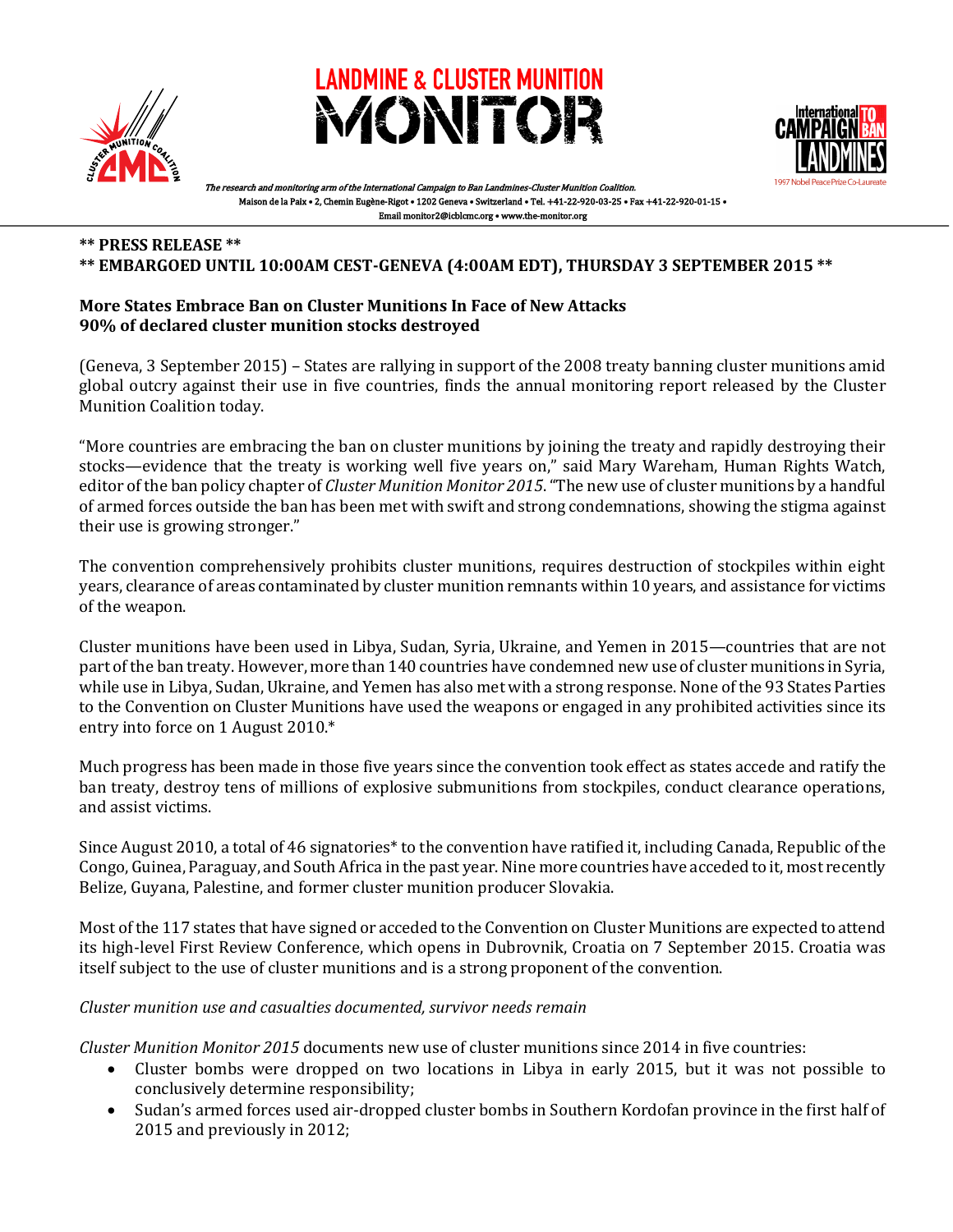- Syrian government forces began using air-dropped cluster bombs in mid-2012 and then cluster munition rockets in attacks that are believed to be continuing, while Islamic State (IS) forces used cluster munition rockets in the second half of 2014;
- Ukrainian government forces and Russian-backed anti-government forces used cluster munition rockets in Donetsk and Luhansk provinces of eastern Ukraine in attacks that started in 2014 and stopped after a February 2015 ceasefire;
- Saudi Arabia and possibly other members of a Saudi Arabia-led coalition have used US-made cluster munitions in northern Yemen since March 2015 in attacks during operations against Ansar Allah forces (the Houthis).

*Cluster Munition Monitor 2015* reports casualties from cluster munition attacks in Syria and Ukraine in 2014. During the same period, people were killed and injured in 12 countries and three other areas by the unexploded submunitions that are left behind in high numbers after use. There have been at least 1,968 recorded cluster munition casualties in Syria since 2012.

"Cluster munition victims must see an end to the threat of harm, on the one hand, and major improvements in the adequacy of the services that they need on the other," said Loren Persi, editor of the victim assistance chapter of *Cluster Munition Monitor 2015.* "That is the guarantee of the convention as well as their right, but assistance is still often out of reach for many cluster munition victims."

Civilians continued to suffer the most harm among known cluster munition casualties, comprising 92% of all recorded casualties in 2010-2014, where the status was indicated. Horrifically, half of those killed and injured were children.

According to the report*,* estimated global casualties to date exceed 55,000, with the largest number of confirmed casualties recorded in States Parties, including Afghanistan, Iraq, Lebanon, and Lao PDR—a country with the most reported casualties all time due to massive US cluster bomb use more than four decades ago. Nonetheless, the Convention on Cluster Munitions sets the highest standard for assistance to victims in international humanitarian disarmament law and has resulted in observable, but measured, improvements in the coordination and delivery of services according to *Cluster Munition Monitor 2015*. The 12 States Parties with cluster munition victims all provided some form of victim assistance in 2010-2014 despite funding shortfalls. Survivors in remote and rural areas, however, continue to face challenges in obtaining necessary assistance.

## *Clearance underway and stockpiles being destroyed*

"Despite challenges, many of the two dozen-plus countries that are contaminated by cluster munitions remain committed to clearance of impacted areas," said Jeff Abramson, coordinator of the Landmine and Cluster Munition Monitor initiative. "It is therefore all the more disturbing when cluster munitions are used, killing and harming civilians and creating new clearance burdens for struggling communities."

At least 25 countries and other areas are contaminated by cluster munition remnants. According to the report, some 74km<sup>2</sup> of land was cleared and 69,000 submunitions destroyed during 2014. Between 2010 and 2014, more than 255km<sup>2</sup> of land was cleared worldwide and 295,000 submunitions destroyed, the vast majority by states that have joined the convention. Eight State Parties already succeeded in completely clearing their land of menacing cluster munition remnants.

Destruction of stockpiled cluster munitions under the Convention on Cluster Munitions is seen as a major success. According to *Cluster Munition Monitor 2015,* States Parties have destroyed 1.3 million cluster munitions and 160 million submunitions to date, representing 88% of stockpiled cluster munitions and 90% of submunitions declared by States Parties. In 2014 alone, more than 121,000 cluster munitions and 16.4 million submunitions were destroyed from stocks by France, Germany, Italy, Mozambique, Sweden, Switzerland, and other States Parties. Japan completed its stockpile destruction in February 2015, while Canada completed in 2014 before ratifying the convention in March 2015.